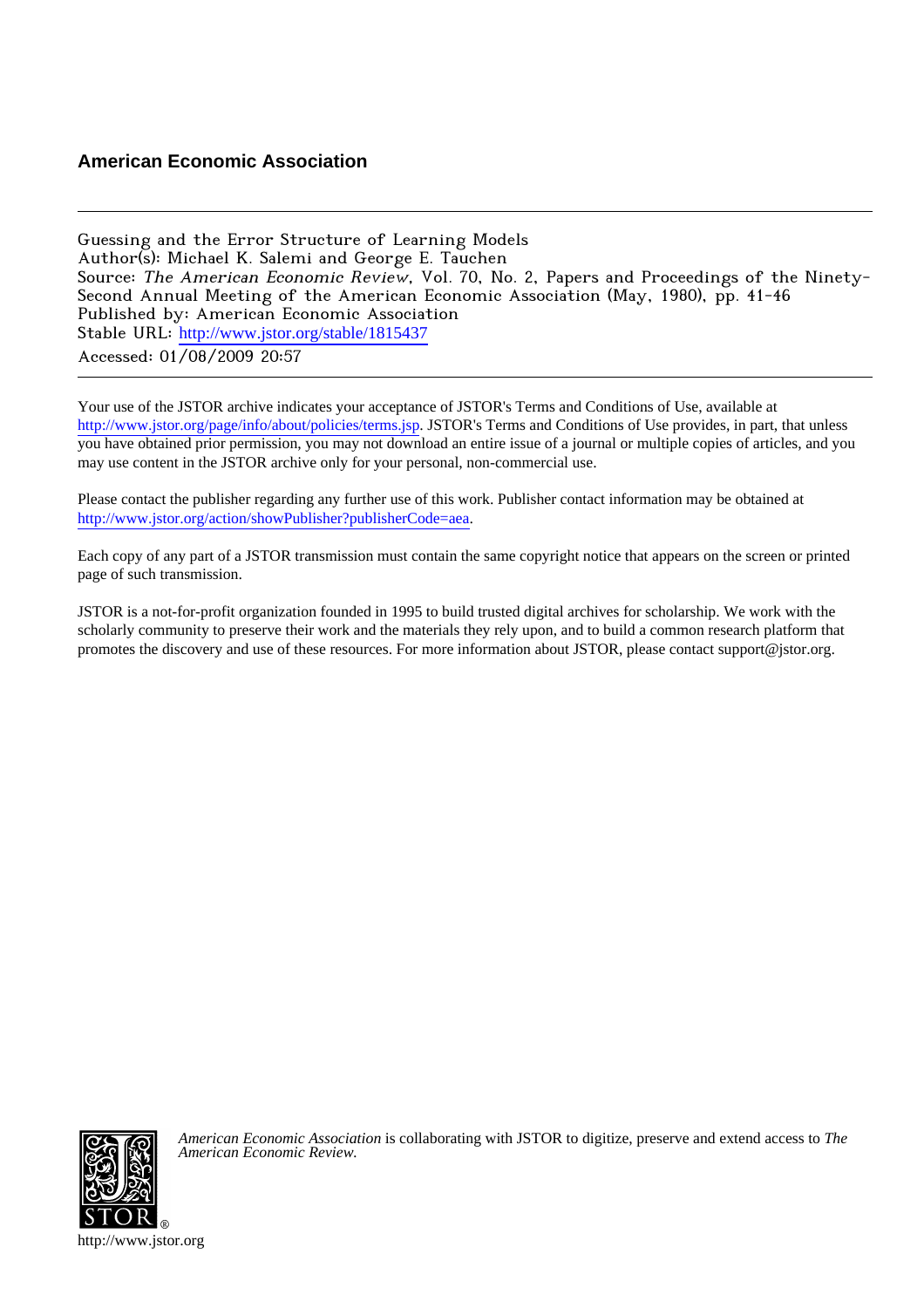# **Guessing and the Error Structure of Learning Models**

**By MICHAEL K. SALEMI AND GEORGE E. TAUCHEN\*** 

**This paper is broadly concerned with problems associated with the use of test score data to infer the relative strength of inputs to the production of learning. It should be of interest to those employing a typical strategy of economic education research: pretesting students, applying some special educational treatment to a subset of students, and posttesting the students. By this strategy the researcher enquires whether the treated group learned more or learned more efficiently. This paper specifically addresses several concerns raised by Thomas Johnson by laying out a set of structural equations and thereby modelling the probability of answering a test item correctly and by dealing in a novel way with the hypothesis that some test questions are more difficult than others.** 

**The key structural equation of the model is the learning production function which explains student learning in terms of student aptitude and study time. Because student aptitude cannot be observed, a standard procedure has been to use the pretreatment test score as an aptitude proxy. William Becker and Salemi have pointed out that such a procedure can seriously bias estimates of the production function parameters. The approach of this paper is to model explicitly the probability distribution of the test score of a student conditional on his ability level. This approach is similar to that used to estimate models with qualitative dependent variables. But the test score model suggests a convenient approximation and a** 

**\*Assistant professors, University of North Carolina-Chapel Hill and Duke University, respectively. This paper reports the highlights of work discussed in more detail in a paper available from us on request. We thank but absolve from responsibility Bill Becker, Lee Hansen, Tom Johnson, John Siegfried, and the members of the North Carolina State University econometrics seminar. We thank Augusto Lopez-Claros for competent help in carrying out the estimation.** 

**correction to least squares which together deliver consistent estimates of the structural parameters.** 

#### **I. The Structural Equations**

### **A. The Test Score Model**

**It is assumed that a student's ability to master economic concepts can be represented by a one-dimensional index, A. Although A cannot be observed directly, precourse test data permit the researcher to control for A. Consider a multiple choice test containing M questions divided on a priori grounds into K difficulty categories**  with  $M_k$  questions in the kth category.<sup>1</sup> **Following Frederick Lord and Melvin Novick, define the indicator variable I and**   $\alpha_k$  so that

**(la)** 

$$
I\begin{cases} \ge \alpha_k & \text{if a student knows the answer to} \\ a question of difficulty level } k \\ < \alpha_k & \text{otherwise} \end{cases}
$$

Further define the dichotomous variable  $Q_{ik}$ **so that** 

$$
(1b)
$$

$$
Q_{jk} = 1
$$
 if the student answers the *j*th  
question in the *k*th difficulty  
category correctly  
= 0 if not

**'We have the Test of Understanding of College Economics (TUCE) in mind. The TUCE designers identify three difficulty levels of questions: those requiring students to recognize and understand economic concepts; those requiring students to apply a single concept; and those requiring students to apply concepts in a complex way.**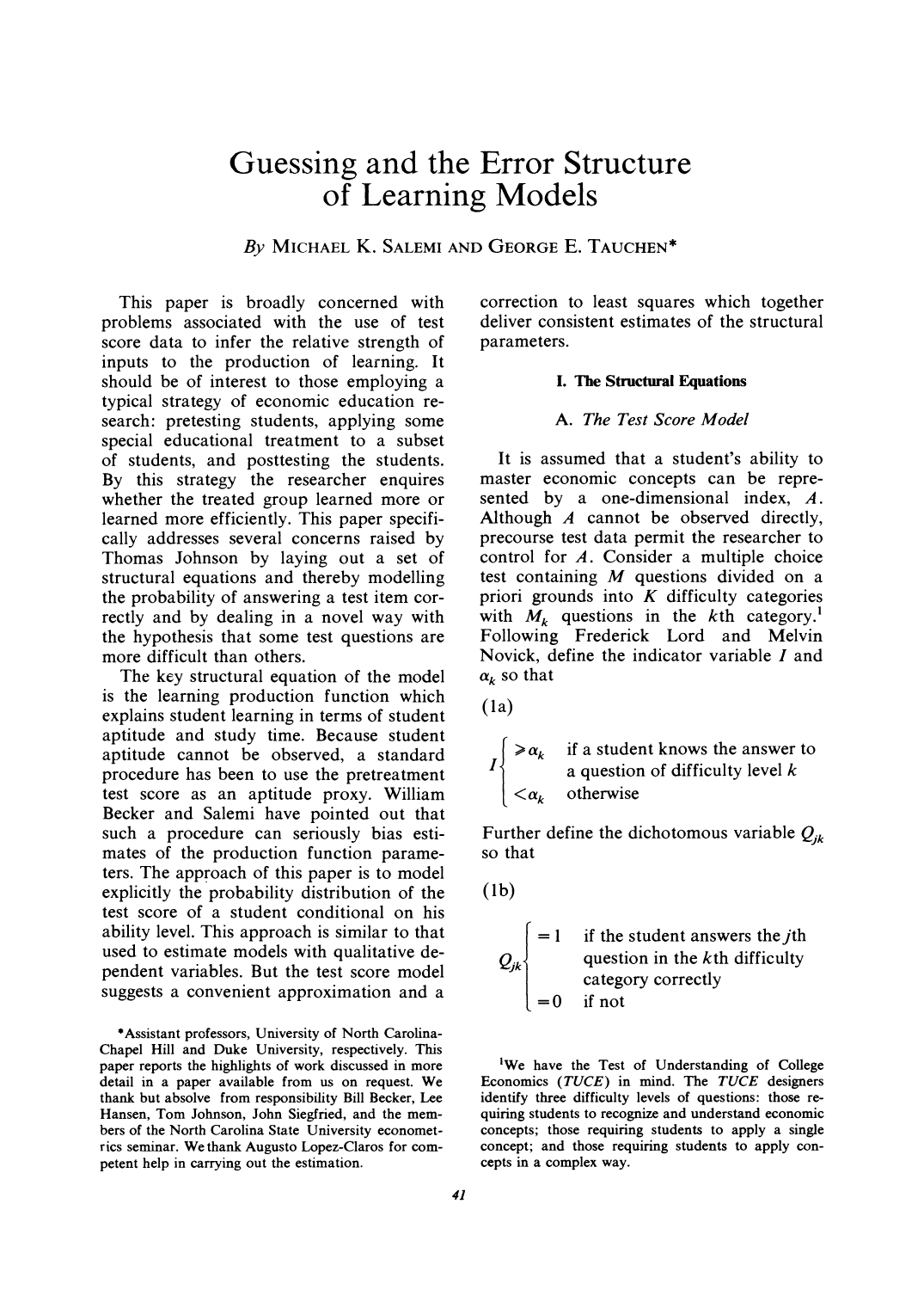**(3)** 

The distinction between I and  $Q_{jk}$  is im**portant because a student will generally guess the answer when he does not know it. The link between aptitude and the indicator function is given by** 

$$
(2) \tI = A + U
$$

**where U is a random variable with symmetric cumulative distribution function F.2 Equation (2) says that whether or not a student knows the answer to a test question depends both on the student's aptitude and a variety of omitted factors the total effects of which are represented by U.** 

Define  $\pi_k(A)$  to be the probability that a **student with aptitude A correctly answers a**  question of difficulty level k. Let  $\lambda$  be the **probability that he guesses correctly if he does not know the answer. It is assumed**  that  $\lambda$  does not vary with aptitude or with **the difficulty level of the question. Using the symmetry of F one may deduce** 

$$
\pi_k(A) \equiv Prob(Q_{jk} = 1) = \lambda + (1 - \lambda)F(A - \alpha_k)
$$

**which says that the probability that a student answers correctly a question with diffi**culty level  $k$  is positively related to  $A$  and  $\lambda$ , and inversely related to  $\alpha_k$ .

**Define**  $S_k$  **to be a student's score on the questions comprising the kth difficulty cate**gory. We assume that  $S_k$  is the sum of  $M_k$ **independent Bernoulli trials each with prob**ability of success equal to  $\pi_k(A)$ . Then, conditional on  $A$ ,  $S_k$  is approximately normal with mean of  $\tilde{M}_k \pi_k(A)$  and variance of  $M_k \pi_k(A)$  (1 -  $\pi_k(A)$ ). As seen in (3),  $S_k$  is a **non-linear function of aptitude. To put the model in linear form, Taylor approximate F about zero, the mean value for U.** 

$$
(4) \quad F(A - \alpha_k) = F(0) + F'(0)(A - \alpha_k)
$$

**2Specifying properties of the cumulative distribution function F amounts to choosing units in which to measure A. Below we impose**  $F(0) = .50$  **and**  $F'(0) =$  $(\sqrt{2\pi})^{-1}$  which imply that the difference between A and  $\alpha_k$  is measured in units of standard deviations of **U.** 

**Equations (3) and (4) and the normality of**   $S_k$  imply that the relationship between ap**titude and test score is** 

(5) 
$$
S_k = C_{1k} + C_{2k}A + e_k
$$

**where**  $C_{1k} \equiv M_k(\lambda + (1 - \lambda)F(0) - (1 - \lambda))$  $\lambda$ ) $F'(0)\alpha_k$ ,  $C_{2k} \equiv M_k(1-\lambda)F'(0)$ , and where  $E(e_k|A)=0$ . It is important to our approach **that (5) holds for both pretest and posttest scores.** 

### **B. The Learning Production Function**

**It is assumed that the learning process may be thought of as a production process in which the output is increased economics aptitude. The inputs to the learning process are student time, student ability at the beginning of the course, and a vector of characteristics describing the learning environment.** 

**We suppose that the production function has the form** 

(6) 
$$
L \equiv A' - A = \theta_1 A + \theta_2 T + \theta_3 EN
$$

$$
+ \theta_4 A \cdot T + \theta_5 A \cdot EN + \theta_6 T \cdot EN
$$

**where learning L is the increment to precourse aptitude A; T is student study time, EN is a vector of variables describing the**  learning environment, and the  $\theta_i$  are the **parameters of the learning production func**tion  $(\theta_3, \theta_5, \text{ and } \theta_6 \text{ are vectors conformable})$ **with EN). A priori one would expect to find**   $\theta_1$ ,  $\theta_2$ , and  $\theta_4$  greater than zero. Of particular **interest are the marginal learning product of**  aptitude equal to  $\theta_1 + \theta_4T + \theta_5$  *EN* and the **marginal learning product of student study time equal to**  $\theta_2 + \theta_4 A + \theta_6 EN$ **. Each of these terms has components representing the direct marginal contribution of the factor, the marginal contribution due to the interaction of aptitude and time, and terms which permit the marginal product to be different in various learning environments.** 

**Note that (6) assumes an exact production function so that all the error in the model is due to U in equation (2). This assumption simplifies estimation of the model since it implies that the error in the**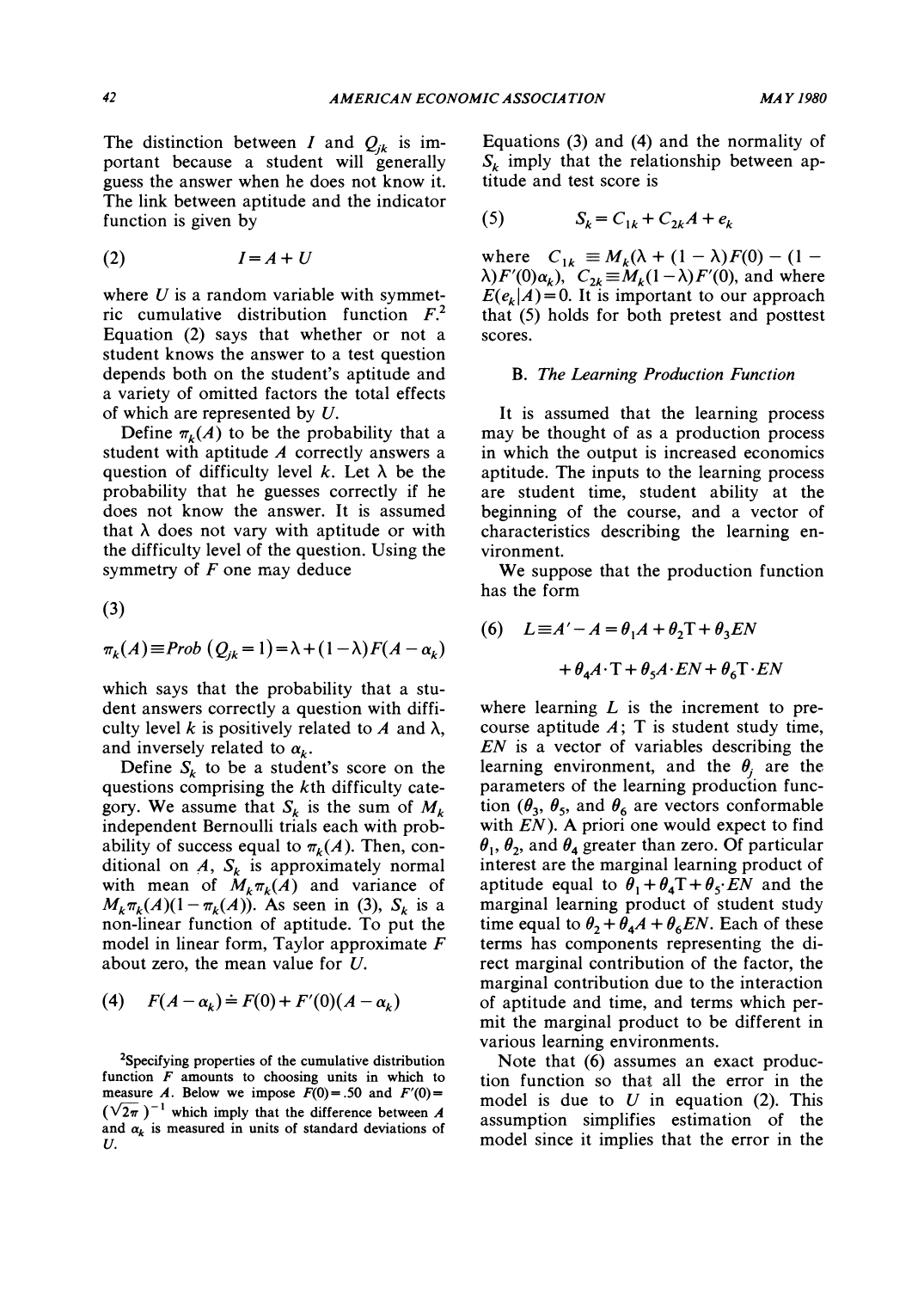**test score equation, (5), has the same distribution in the postscore and prescore cases.** 

#### **II. The Corrected Least Squares Procedure**

**The basic idea of this section is that the use of student precourse test scores as a proxy measure for aptitude requires a correction to least squares in order to achieve consistent estimation of the production function parameters. The correction is based on certain population regressions implied by the model and amounts to a pretreatment of the data. In the psychometric literature, population regressions are often used to address the question of correcting test scores to obtain more accurate rankings of students by ability. In contrast, we use these population regression corrections not to rank students but rather to obtain consistent estimates of the parameters of interest. A further point developed in this section is that a priori information which permits test questions to be grouped into difficulty categories also permits a test of the model's validity because it introduces restrictions across the parameters of the regression equations.** 

#### **A. The Prescore as a Proxy for Aptitude**

**Equation (5) may be inverted to yield aptitude as a function of a student's pretest score.** 

(7) 
$$
A = (S_k - C_{1k} - e_k) / C_{2k}
$$

**There are two points to be made by way of**  interpreting (7). First,  $S_k$  is an error-ridden proxy for aptitude as the presence of  $e_k$  in **(7) makes clear. Second, explicitly taking**  account of guessing via the parameter  $\lambda$ **alters the implication for aptitude of a**  change in  $S_k$ . For example, the model pre**dicts that a one point increase in the pretest score ceteris paribus should be interpreted as**  an aptitude increase of  $(M_k \cdot F'(0)(1 - \lambda))^{-1}$ .

**To derive the relationship between the posttreatment test score and the pretreatment test score, substitute (7) and (6) into the version of (5) valid for the posttreatment**  **score and obtain** 

(8) 
$$
S'_{k} = -C_{1k}\theta_{1} + (1 + \theta_{1})S_{k}
$$

$$
+ (C_{2k}\theta_{2} - C_{1k}\theta_{4})T + (C_{2k}\theta_{3} - C_{1k}\theta_{5})EN
$$

$$
+ \theta_{4}T \cdot S_{k} + \theta_{5}EN \cdot S_{k} + C_{2k}\theta_{6}T \cdot EN
$$

$$
+ e'_{k} - (1 + \theta_{1} + \theta_{4}T + \theta_{5}EN)e_{k}
$$

for  $k = 1, 2, \ldots, K$ . Equation (8) is the mod**el's prediction concerning the interrelationship among the observable variables but it is not a proper regression equation since by (5)**   $e_k$  and  $S_k$  are correlated. In (5),  $E(e_k|A)=0$ , but in (8) the conditional expectation of  $e_k$ **given**  $S_k$ **, T, and EN** is not, and it is this fact **which implies that estimation of (8) in its uncorrected form will not yield consistent estimates of the parameters of interest.** 

#### **B. The Correction to Least Squares**

**It is possible to derive an expression for**   $E(e_k|S_k,T, EN)$  and thus to write a cor**rected version of equation (8). Assume that T and EN are strictly exogenous variables**  and are thus uncorrelated with  $e_k$ . Next **write** 

(9) 
$$
E(e_k|S_k, T, EN) = b_{0k} + b_{1k}S_k
$$
  
+  $b_{2k}EN + b_{3k}T$ 

**Equation (9) is the population regression of the error from the pretest score equation on the observed explanatory variables. Our strategy is to employ (9) to correct (8). For the general errors in variables problem this**  strategy will fail since  $Cov(e_k, S_k)$  would be **unknown; however, the structure of the test-score model implies** 

**(10)** 

$$
Cov(S_k, e_k) = \left(M_k^2 \overline{\pi}_k - M_k^2 \overline{\pi}_k^2 - \sigma_{S_k}^2\right) / (M_k - 1)
$$

where  $\bar{\pi}_k$  is a sample mean and  $\sigma_{S_k}^2$  a sample **variance. Equation (10) together with the**  sample covariances of  $S_k$ , *EN*, and T are sufficient information to estimate the  $b_{jk}$ .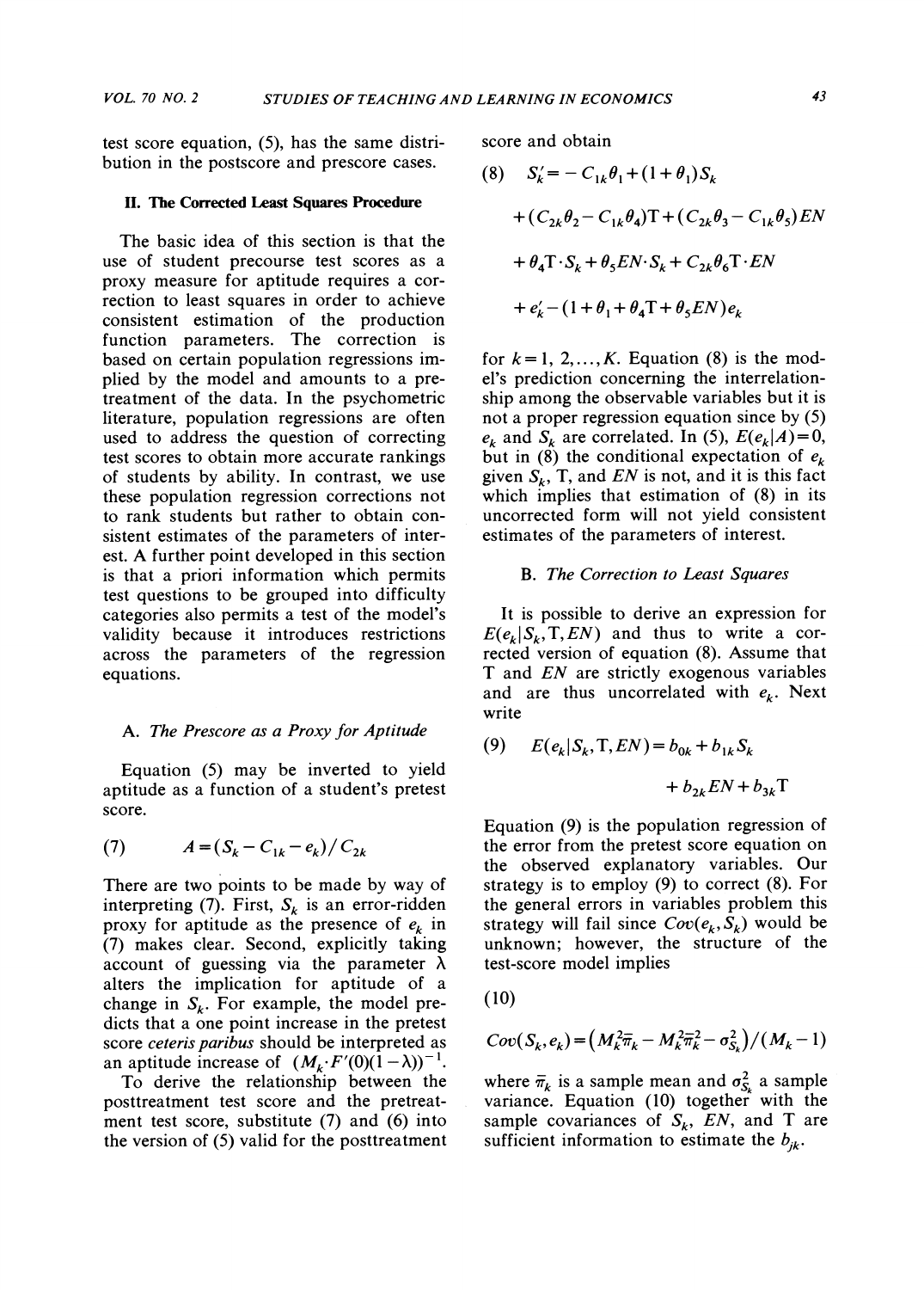**Use (9) together with (8) to obtain** 

(11) 
$$
E(S'_{k}|S_{k},T,EN) = -C_{1k}\theta_{1}
$$

$$
+ (1+\theta_{1})\tilde{S}_{k} + (C_{2k}\theta_{2} - C_{1k}\theta_{4})T
$$

$$
+ (C_{2k}\theta_{3} - C_{1k}\theta_{5})EN + \theta_{4}T \cdot \tilde{S}_{k}
$$

$$
+ \theta_{5}EN \cdot \tilde{S}_{k} + \theta_{6}C_{2k}T \cdot EN
$$

 $\text{where} \ \ S_k = S_k - b_{0k} - b_{1k}S_k - b_{2k}EN - b_{3k}T.$ **A comparison of equations (11) and (8) makes it clear that a correction to the least squares procedure is required to produce consistent estimates of the structural parameters. For example, (11) shows that the probability limit of the uncorrected least squares coefficient of**  $S_k$  **is**  $(1 + \theta_1)(1 - b_{1k})$ rather than  $(1 + \theta_1)$  as (8) might seem to **suggest.** 

# **C. Parameter Identification and the Estimation Procedure**

**To simplify notation rewrite equation (11) as** 

(12) 
$$
E(S'_{k}|S_{k},T, EN) = B_{k0}
$$

$$
+ B_{k1}\tilde{S}_{k} + B_{k2}T + B_{k3} \cdot EN + B_{k4}T \cdot \tilde{S}_{k}
$$

$$
+ B_{k5}EN \cdot \tilde{S}_{k} + B_{k6}EN \cdot T
$$

For  $K = 3$ , (12) is a system of three equa**tions and twenty-one coefficients. However, the twenty-one coefficients are each functions only of nine structural parameters**   $(\theta_1, \theta_2, \ldots, \theta_6, \alpha_1, \alpha_2, \alpha_3)$  and the three normalizing parameters  $(\lambda, F(0), F'(0))$ . The restrictions that the  $B_{kj}$  obey are apparent **from a comparison of (1 1) and (12). Estimation of (12) with and without the restrictions in force provides a natural test of the validity of the model.** 

**The procedure we suggest to estimate the parameters is comprised of three parts. First**  estimate the  $b_{ki}$  of (9) and form the  $\tilde{S}_k$ . **Recall that this strategy is available to us precisely because our test score model tells**  us how  $e_k$  and  $S_k$  covary. Second, estimate **(12) by ordinary least squares using the cor-** **rected prescores but not imposing the restrictions. Estimates of the residuals from these regressions can be used to test for heteroskedasticity and, if needed, to obtain consistent estimates of the variances of the error terms. The sums of squared residuals of these unconstrained regressions are also needed to form a test of the validity of the restrictions. Third, estimate the restricted model by an appropriate non-linear procedure.** 

#### **II. Empirical Results**

**The results of applying our suggested estimation procedure to the data set described in Becker and Salemi are briefly summarized in Table 1. Because preliminary estimation suggested that the interactions between study time and environment and between study time and aptitude provided for in (6) were unimportant, they were excluded from the regressions reported. Two models were estimated. In Model I, the production function includes ability, study time, and dummy variables designating the school attended by the students. In Model II, the production function includes the Model I variables plus interactions between the school dummies and aptitude. Unconstrained estimates with both aggregated (M=33) test score data and disaggregated**  data  $(M_k = 11, k = 1, 2, 3)$  were obtained **by ordinary least squares. Constrained estimates with the disaggregated data were obtained by full-information maximum likelihood (FIML) using a version of the Davidon-Fletcher-Powell algorithm de**scribed by Karl Jöreskog. The  $\chi^2$  test for **heteroskedasticity suggested by T.S. Breusch and A. R. Pagan was performed using the corrected prescore data in both aggregated and disaggregated cases. These tests fail to reject the null hypothesis of no heteroskedasticity at standard significance levels.3** 

**3Inspection of (8) will suggest immediately that heteroskedasticity may be a problem in this model. However, as we show in our more detailed paper, heteroskedasticity is likely to be less serious a problem when the errors in variables problem is more serious. For our data the errors in variables problem is quite serious and thus we are not surprised by the results of these tests.**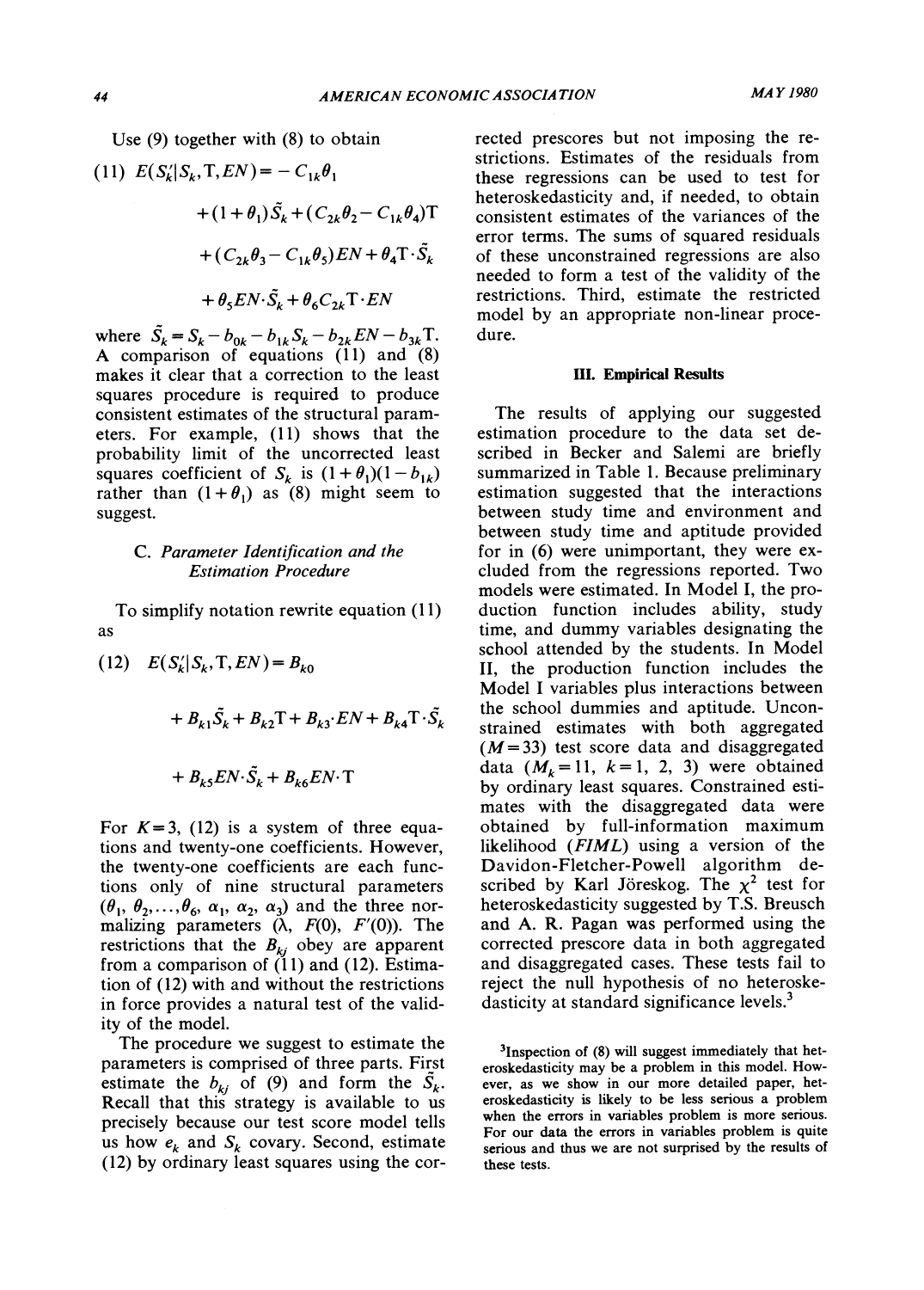| <b>Model: Estimation Procedure</b> |                                             | θ             |               |
|------------------------------------|---------------------------------------------|---------------|---------------|
|                                    | Becker and Salemi                           | .22(.23)      | .05(.14)      |
| А.                                 | Aggregated Test Scores Unconstrained OLS    |               |               |
|                                    | I:Uncorrected                               | $-.307(.065)$ | $-.003(.030)$ |
|                                    | I:Corrected                                 | .488(1.61)    | $-.008(.099)$ |
|                                    | II: Uncorrected                             | $-.307(.212)$ | $-.009(.030)$ |
|                                    | II: Corrected                               | .502(.524)    | $-.014(.030)$ |
| B.                                 | Disaggregated Test Scores Unconstrained OLS |               |               |
|                                    | I:Corrected $(k = 1)$                       | 12.82(2.21)   | .048(.015)    |
|                                    | I:Corrected $(k=2)$                         | 2.63(.914)    | $-.034(.017)$ |
|                                    | I:Corrected $(k=3)$                         | .326(.271)    | .006(.015)    |
|                                    | II:Corrected $(k = 1)$                      | 9.44(5.36)    | .050(.016)    |
|                                    | II:Corrected $(k=2)$                        | 2.72(2.46)    | $-.035(.017)$ |
|                                    | II: Corrected $(k=3)$                       | .386(.825)    | .006(.015)    |
| C.                                 | Disaggregated Test Scores Constrained FIML  |               |               |
|                                    | I:Corrected                                 | .368(.217)    | $-.003(.008)$ |
|                                    | II:Corrected                                | .504(.300)    | $-.003(.008)$ |

TABLE 1-ESTIMATES FOR THE COEFFICIENTS AND STANDARD ERRORS OF ABILITY  $(\theta_1)$ AND STUDY TIME  $(\theta_2)$  in the Learning Production Function

*Notes: NOBS*=314. The *FIML* computations impose the normalizations  $\lambda = .25$ ,  $F(0) = .50$ , and  $F'(0) = (\sqrt{2\pi})^{-1}$ . Becker and Salemi results were computed from their **Table 3, p. 84, and were obtained by them via an instrumental variables approach.** 

**The four major findings of our econometric work are as follows: First, when uncorrected test score data are employed the OLS**  estimates of  $\theta_1$  are negative and significant. **However, with the corrected data the esti**mates of  $\theta_1$  are positive as economic theory **would predict and marginally significant.**  Positive estimates of  $\theta_1$  are obtained **whether Model I or Model II is estimated, whether aggregated or disaggregated data are employed, and whether or not the constraints are imposed. In every case the**  estimated value of  $\theta_1$  is greater than that **reported by Becker and Salemi. For Model**  I,  $\theta_1$  is the marginal product of aptitude. For **Model II, however, the marginal product of aptitude is permitted to vary across schools**  and is equal for school *j* to  $\theta_1 + \theta_{5i}$ . Using **FIML on the disaggregated data it was found that the marginal product estimates ranged between .680 (.376) and .206 (.163).** 

**Second, when the disaggregated data are employed imposing the restrictions implied by the model disciplines the estimation in an important way as a comparison of parts B and C in Table 1 readily makes clear. On the one hand then, the restrictions have content important for extracting the structural parameters. On the other hand, the data do not seem to accord well with these**  **restrictions. A comparison of the sum of squared residuals in the constrained and unconstrained cases was performed using the standard likelihood ratio test. The appropriate statistic is estimated to be 67.53**  which just exceeds the ninety-ninth percentile of the  $\chi^2$  distribution with 42 degrees **of freedom.** 

**Third, the model returns estimates of the alphas from equation (la) exactly in accordance with the view that category 1 questions require the least aptitude to master and category 3 questions the most. The actual levels for the alphas (which depend upon the normalizations reported in Table 1) are for Model II: 2.58(1.28), 2.74(1.22), and 3.60(1.43), respectively. An examination of a joint confidence ellipse suggests that the difference between alpha 1 and alpha 2 is statistically small, while that between alpha 2 and alpha 3 is large.** 

**Fourth, somewhat surprisingly our esti**mates of  $\theta_2$ , the marginal product of time in **the learning production function, are insignificantly different from zero except in the unconstrained disaggregated case. This may be due in part to the fact that students reported their own study time.** 

**In conclusion, we would stress that the prescore correction suggested here provides**